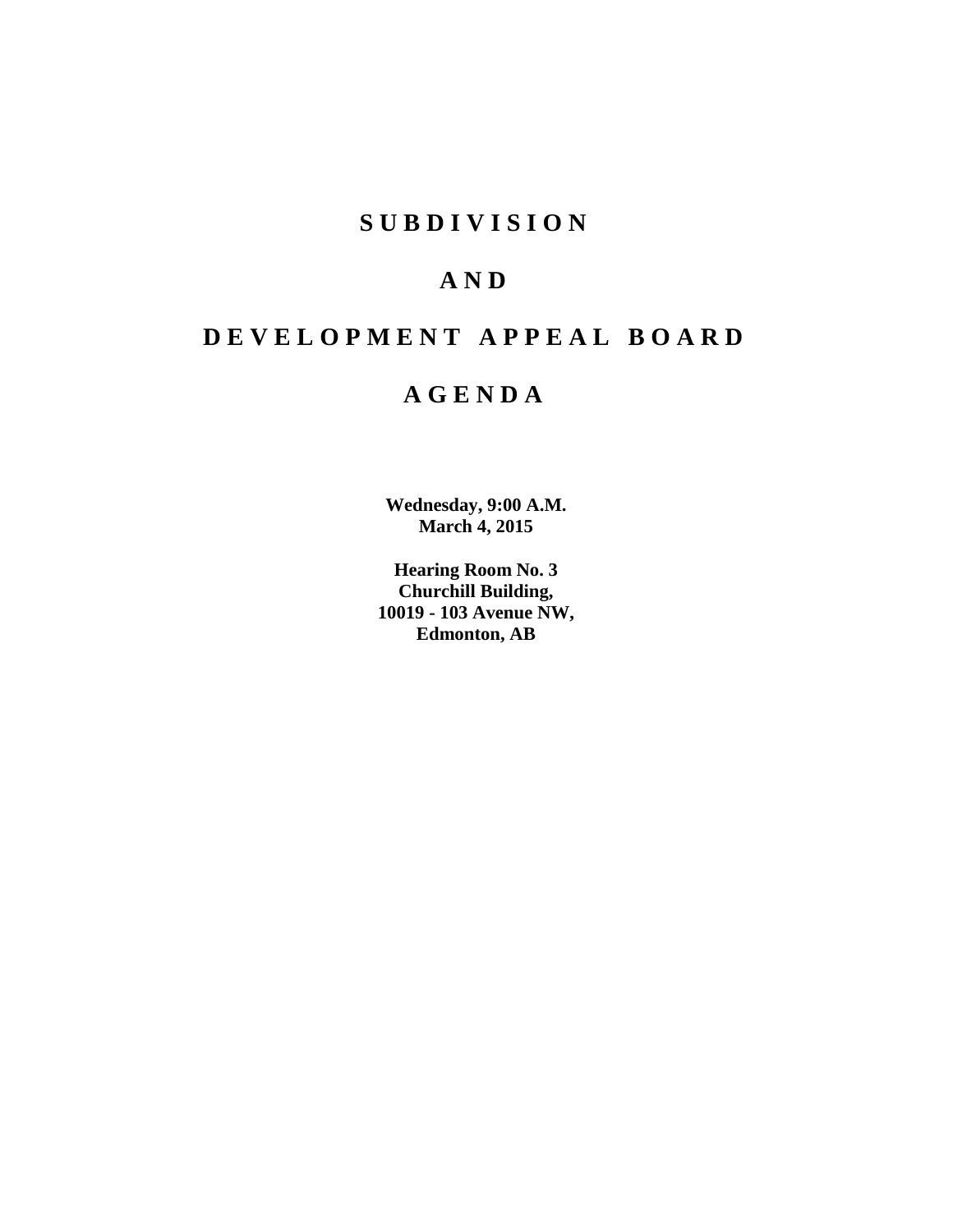## **SUBDIVISION AND DEVELOPMENT APPEAL BOARD HEARING ROOM NO. 3**

|                                        | 9:00 A.M.    | SDAB-D-15-042   | <b>Construct an Accessory Building (Garage Suite</b><br>(above Grade) 7.32 metres by 11.13 metres) and<br>to demolish an existing Accessory Building<br>(rear detached Garage 3.75 metres by 6.17)<br>metres). |
|----------------------------------------|--------------|-----------------|----------------------------------------------------------------------------------------------------------------------------------------------------------------------------------------------------------------|
|                                        |              |                 | 11503 - 77 Avenue NW<br>Project No.: 154455304-001                                                                                                                                                             |
| LUNCH BREAK - 11:45 A.M. TO 12:15 P.M. |              |                 |                                                                                                                                                                                                                |
| H                                      | 12:15 P.M.   | $SDAB-D-15-043$ | Construct a Semi-detached House with front<br>verandas and to demolish an existing Single<br>Detached House and Accessory Structure<br>(Detached Garage).                                                      |
|                                        |              |                 | 11335 - 93 Street NW<br>Project No.: 166990960-001                                                                                                                                                             |
|                                        | <b>NOTE:</b> |                 | Unless otherwise stated, all references to "Section numbers" refer to<br>the authority under the Edmonton Zoning Bylaw 12800.                                                                                  |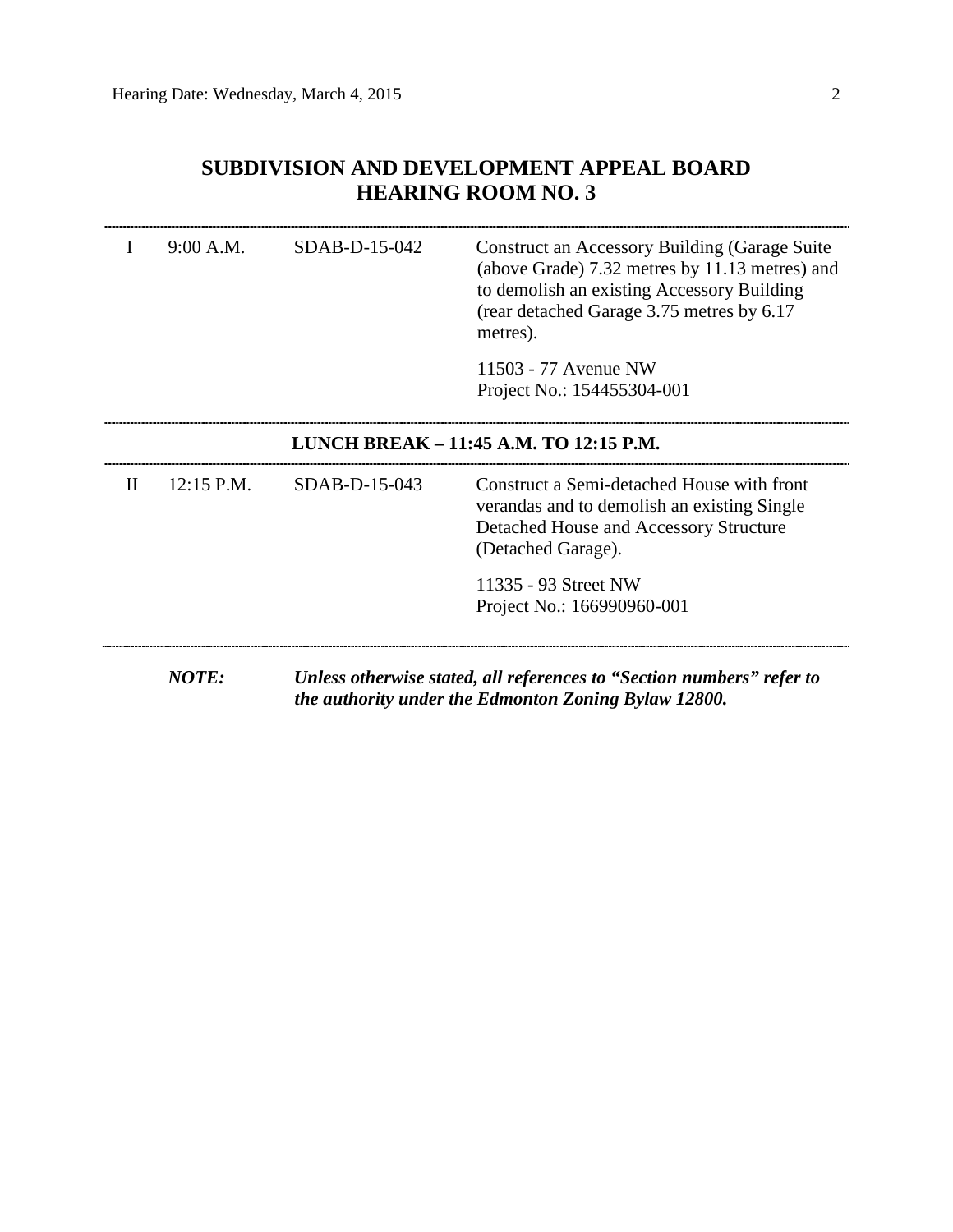### **ITEM I: 9:00 A.M. FILE: SDAB-D-15-042**

### AN APPEAL FROM THE DECISION OF THE DEVELOPMENT OFFICER BY AN ADJACENT PROPERTY OWNER

APPELLANT:

APPLICATION NO.: 154455304-001

APPLICATION TO: Construct an Accessory Building (Garage Suite (above Grade) 7.32 metres by 11.13 metres) and to demolish an existing Accessory Building (rear detached Garage 3.75 metres by 6.17 metres)

### DECISION OF THE DEVELOPMENT AUTHORITY: Approved with Conditions

DECISION DATE: January 21, 2015

DATE OF APPEAL: February 9, 2015

NOTIFICATION PERIOD: January 27, 2015 to February 9, 2015

RESPONDENT:

MUNICIPAL DESCRIPTION OF SUBJECT PROPERTY: 11503 - 77 Avenue NW

LEGAL DESCRIPTION: Plan 1367HW Blk 17 Lot 1

ZONE: RF1 Single Detached Residential Zone

OVERLAY: Mature Neighbourhood Overlay

STATUTORY PLAN: McKernan-Belgravia Station Area Redevelopment Plan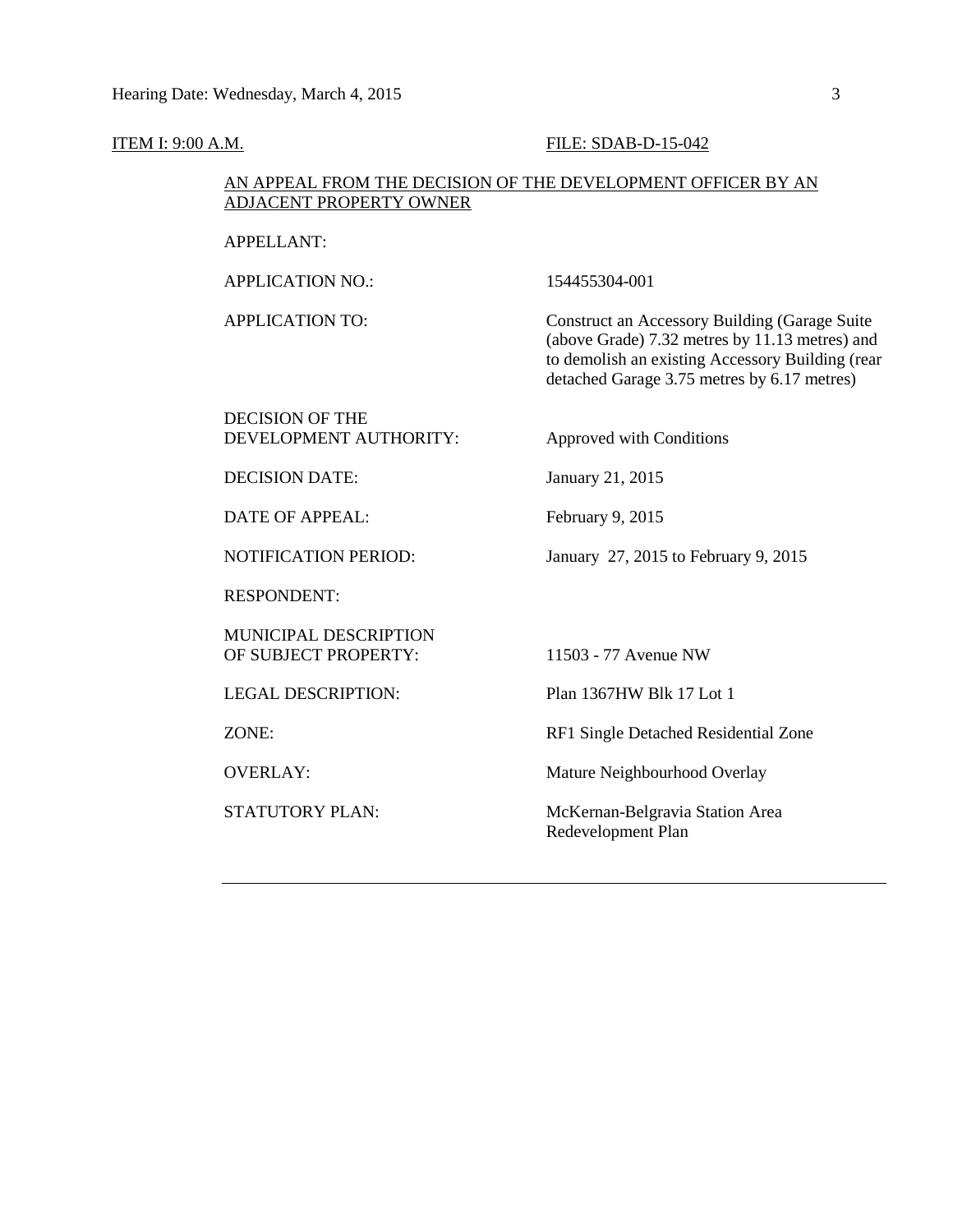### DEVELOPMENT OFFICER'S DECISION

APPROVED - The proposed development is approved subject to the following conditions:

This Development Permit authorizes the development of an Accessory Building (Garage Suite (above Grade) 7.32m x 11.13m)) and to demolish an existing Accessory building (rear detached Garage  $3.75m \times 6.17m$ ). The development shall be constructed in accordance with the approved drawings and is subject to the following conditions:

The Height of the principal building shall not exceed 6.5 m or the Height of the principal Dwelling as constructed at the time of the Development Permit Application, whichever is the lesser, where the building containing the Garage Suite has a roof slope of 4/12 (18.4?) or greater, as per the Height definition. (Reference Section 87(2)(i)).

Except for the hardsurfacing of driveways and/or parking areas approved on the site plan for this application, the remainder of the site shall be landscaped in accordance with the regulations set out in Section 55 of the Zoning Bylaw.

A Garage Suite or Garden Suite shall not be subject to separation from the principal Dwelling through a condominium conversion or subdivision.

A Garage Suite or Garden Suite shall not be allowed within the same Site containing a Group Home or Limited Group Home, or a Major Home Based Business and an associated principal Dwelling, unless the Garage Suite or Garden Suite is an integral part of a Bed and Breakfast Operation in the case of a Major Home Based Business.

Notwithstanding the definition of Household within this Bylaw, the number of unrelated persons occupying a Garage Suite or Garden Suite shall not exceed three.

Only one of a Secondary Suite, Garage Suite or Garden Suite may be developed in conjunction with a principal Dwelling.

The Private Outdoor Amenity Area provided above grade shall not be enclosed.

An approved Development Permit means that the proposed development has been reviewed only against the provisions of the Edmonton Zoning Bylaw. It does not remove obligations to conform with other legislation, bylaws or land title instruments such as the Municipal Government Act, the ERCB Directive 079, the Edmonton Safety Codes Permit Bylaw or any caveats, covenants or easements that might be attached to the Site. (Reference Section 5.2)

Note: Lot grades must match the Engineered approved lot grading plans for the area. Contact Drainage Services at 780-496-5500 for lot grading inspection inquiries.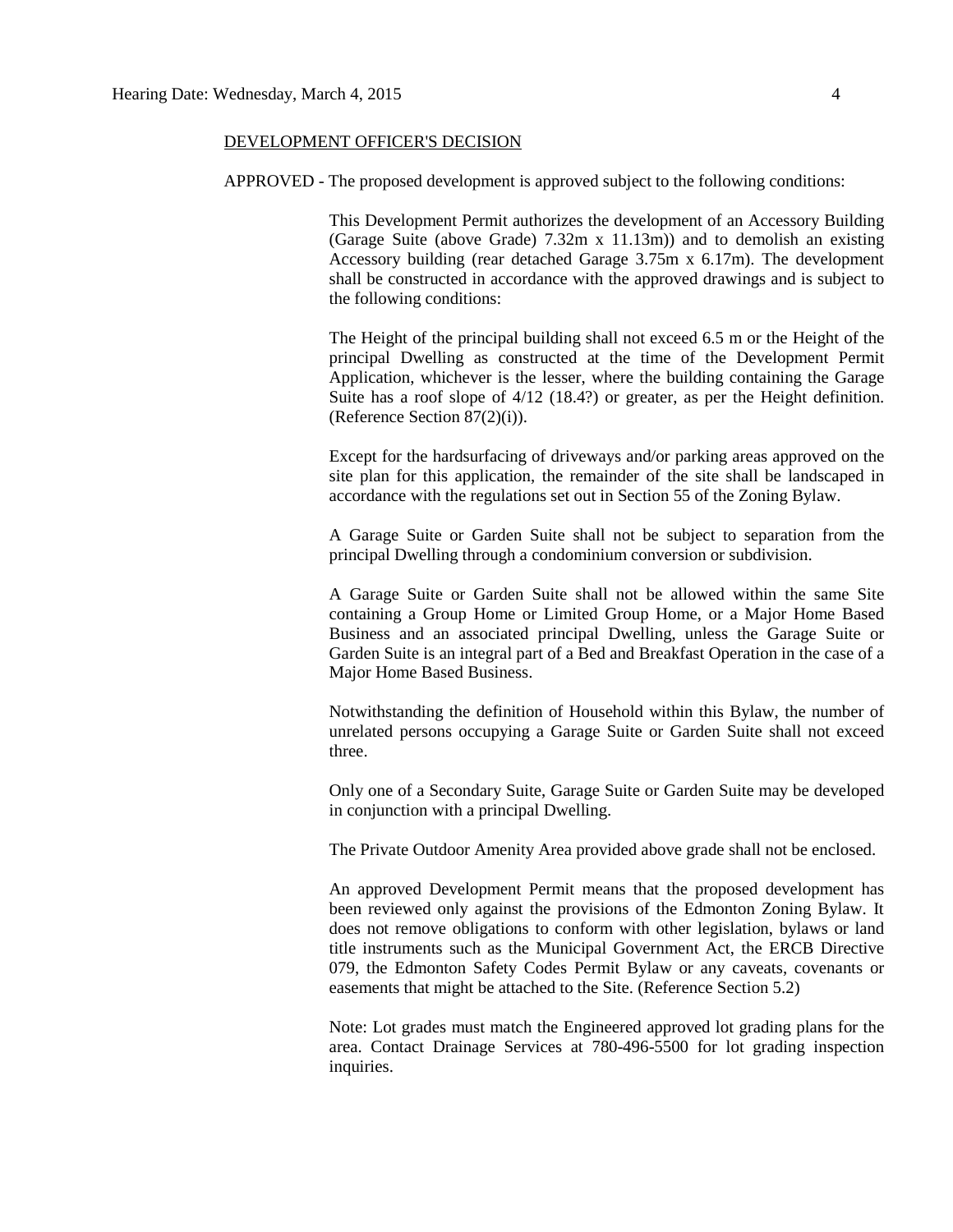### DEVELOPMENT OFFICER'S DECISION (CONTINUED)

Unless otherwise stated, all above references to section numbers refer to the authority under the Edmonton Zoning Bylaw 12800.

### **Variances:**

Class B Discretionary Development: Garage Suite is a Discretionary Use in the RF1 zone. (Section 110.3(3))

Section 87.3 - Relaxed - the maximum Floor Area shall be: a) 60 m2 for a Garage Suite (above Grade). b) 50 m2 for a Garden Suite and for a Garage Suite (at Grade). c) notwithstanding (a) and (b) above, the maximum Floor Area may be increased

by up to 7.5 m2, only where this additional floor area comprises the area of a Platform Structure associated with the Garage Suite or Garden Suite.

Permitted Floor Area of a Platform Structure: 7.5 m2 Proposed Floor Area of a Platform Structure: 15.25 m2 Exceeds by: 7.75 m2

Section 87.3 - Relaxed - Platform Structures, including balconies, shall be allowed as part of a Garage Suite developed above a detached Garage only where the balcony faces the lane or a flanking roadway.

- Platform Structure faces the Rear Yard

### APPELLANT'S SUBMISSION

Do not agree with relaxation of Section 87.3 of the maximum Floor Area.

### SUBDIVISION AND DEVELOPMENT APPEAL BOARD OFFICER'S COMMENTS

This is an application to construct an Accessory Building (Garage Suite (above Grade) 7.32 metres by 11.13 metres) and to demolish an existing Accessory Building (rear detached Garage 3.75 metres by 6.1 metres).

The site is located on the southwest corner of 77 Avenue and 115 Street and is zoned RF1 Single Detached Residential Zone, Section 110 of the Edmonton Zoning Bylaw 12800. The site is within the Mature Neighbourhood Overlay, Section 814 of the Edmonton Zoning Bylaw 12800 and within the McKernan-Belgravia Station Area Redevelopment Plan, Bylaw 16408, approved by Council July 2, 2013.

A **Garage Suite** is a Discretionary Use in the RF1 Single Detached Residential Zone, Section 110.3(3).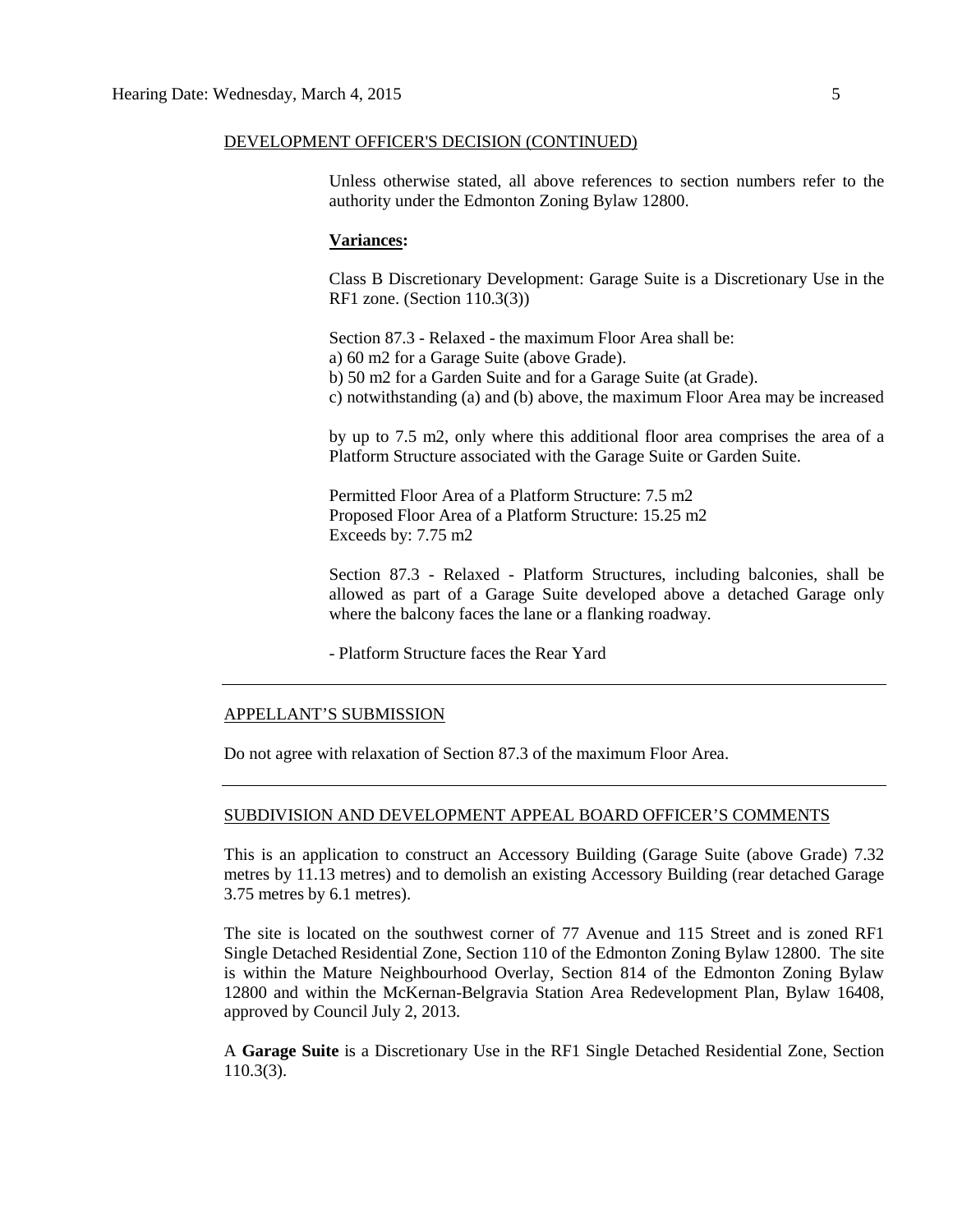Under Section 7.2(3), **Garage Suite** means an Accessory Dwelling located above a detached Garage (above Grade); or a single-storey Accessory Dwelling attached to the side or rear of, a detached Garage (at Grade). A Garage Suite is Accessory to a building in which the principal Use is Single Detached Housing. A Garage Suite has cooking facilities, food preparation, sleeping and sanitary facilities which are separate from those of the principal Dwelling located on the Site. A Garage Suite has an entrance separate from the vehicle entrance to the detached Garage, either from a common indoor landing or directly from the exterior of the structure. This Use Class does not include Secondary Suites or Garden Suites.

This application was approved by the Development Officer subject to conditions.

Pursuant to Section 11.3 and 11.4 and subject to the right of appeal to the Subdivision and Development Appeal Board, Section 21.1, the Development Officer granted the following variances:

Section 87.3 states the maximum Floor Area shall be 60 square metres for a Garage Suite (above Grade), which may be increased by up to 7.5 square metres, only where this additional floor area comprises the area of a Platform Structure associated with the Garage Suite.

**The Development Officer determined the maximum additional Floor Area comprised of Platform Structures allowable is 7.5 square metres. The proposed development provides an additional 15.25 square metres of Floor Area comprised of Platform Structures, which is in excess of the maximum allowable by 7.75 square metres.**

**It should be noted** that the maximum allowable Floor Area with the additional 7.5 square metres for Platform Structures is 67.5 square metres. The proposed Floor Area (60 square metres) with the proposed Platform Structures (15.25 square metres) total 75.25 square metres, **which exceeds the maximum allowable Floor Area by 7.75 square metres.**

Section 87.10 states Platform Structures, including balconies, shall be allowed as part of a Garage Suite developed above a detached Garage only where the balcony faces the lane or a flanking roadway.

### **The Development Officer determined any Platform Structure must face the lane or a flanking roadway. The proposed development provides a Platform Structure facing into the Rear Yard, which is not permitted.**

The decision of approval by the Development Officer has been appealed by an adjacent property owner located immediately west at 11507 – 77 Avenue.

The submitted Site Plan shows that the subject site has a Site Width of 15.85 metres and a Site depth of 39.70 metres. The proposed Accessory Building with Garage Suite is located 3.05 metres from the (south) Rear Lot Line, 3.16 metres from the (east) flanking Side Lot Line, 1.57 metres from the (west) Side Lot Line and 9.52 metres from the Principal Building to the north.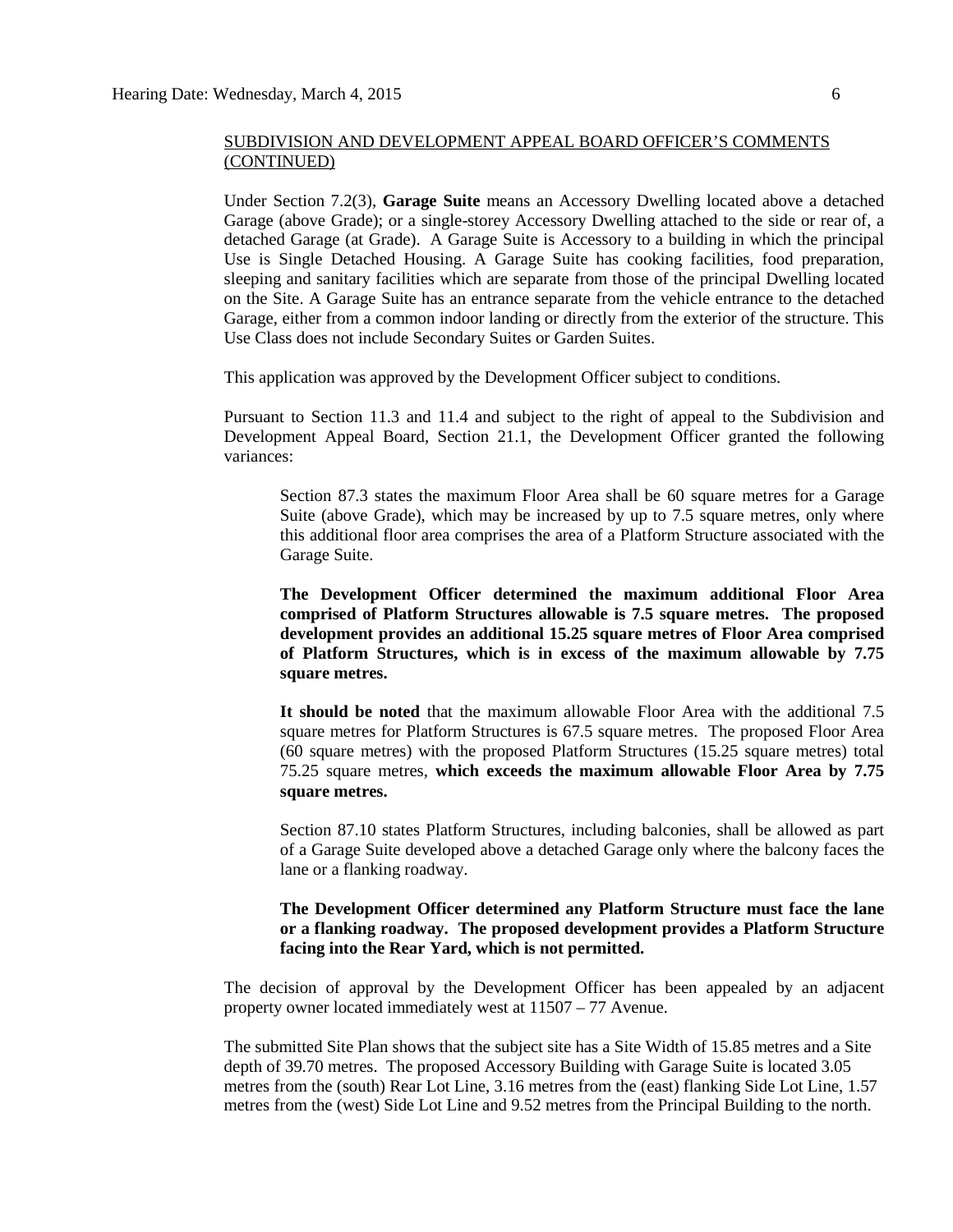Vehicular access to the proposed Accessory Building is from the (south) rear Lane.

The plans show that the proposed Suite is on the second floor of the Garage and consists of twobedrooms, a kitchen, a living area, a bathroom and a balcony on the (north) elevation of the building. Access to the Suite is from an exterior staircase on the (north) elevation.

The Development Officer has provided the following information:

| Site Area:                          | 628.99 square metres |
|-------------------------------------|----------------------|
| 12 percent Allowable Site Coverage: | 75.48 square metres  |
| 28 percent Allowable Site Coverage: | 176.12 square metres |
| 40 percent Allowable Site Coverage: | 251.60 square metres |
| <b>Existing Principal Building:</b> | 98.78 square metres  |
| Proposed Accessory Building:        | 75.25 square metres  |
| Proposed Total Site Coverage:       | 174.03 square metres |

Section 50.3(3)(a) states the Site Coverage of Accessory buildings, with or without a Garage Suite, or structure shall not exceed 12 percent, unless a different standard is prescribed within the regulations contained within the relevant Zone.

Section 110.4(6)(a) states maximum Site Coverage shall be as follows:

|                                             | Principal<br>Dwelling<br>building | Accessory<br>building | Principal<br>building<br>attached Garage | Site<br>Total<br>with $\vert$ Coverage |
|---------------------------------------------|-----------------------------------|-----------------------|------------------------------------------|----------------------------------------|
| Single Detached<br>Duplex<br>and<br>Housing | 28 percent                        | 12 percent            | 40 percent                               | 40 percent                             |

Under Section 6.1(34), **Floor Area** means the total Floor Area of the building or structure, contained within the outside surface of the exterior and Basement walls, provided that in the case of a wall containing windows, the glazing line of windows may be used.

Under Section 6.1(74), **Platform Structures** means structures projecting from the wall of a building that may be surrounded by guardrails or parapet walls. Common structures include: balconies, raised terraces and decks.

Section 110.1 states the purpose of the RF1 Single Detached Residential Zone is to provide for Single Detached Housing while allowing other forms of small scale housing in the form of Secondary Suites, Semi-detached Housing and Duplex Housing under certain conditions.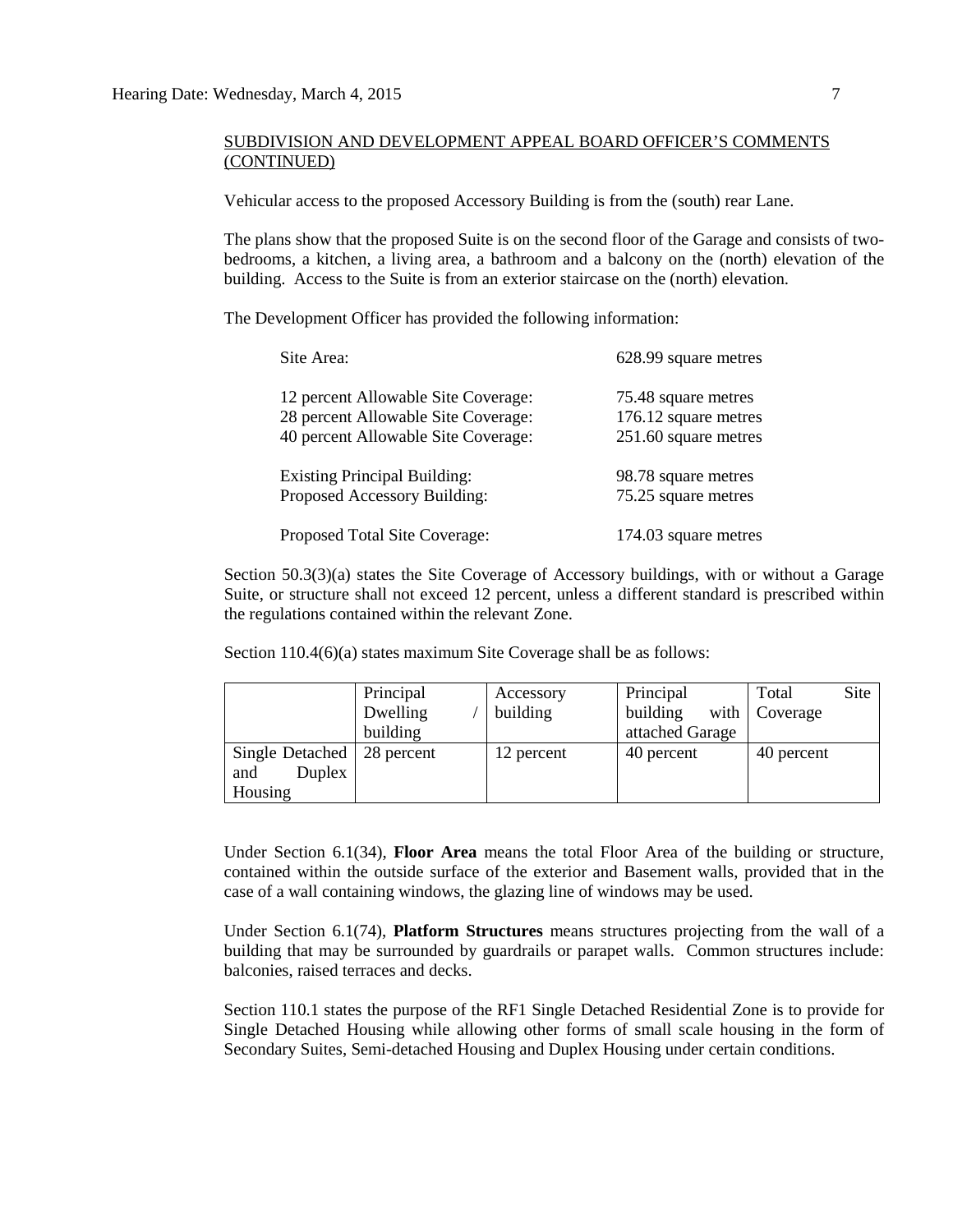Section 814.1 states the purpose of the Mature Neighbourhood Overlay is to ensure that new low density development in Edmonton's mature residential neighbourhoods is sensitive in scale to existing development, maintains the traditional character and pedestrian-friendly design of the streetscape, ensures privacy and sunlight penetration on adjacent properties and provides opportunity for discussion between applicants and neighbouring affected parties when a development proposes to vary the Overlay regulations.

### NOTICE TO APPLICANT/APPELLANT

Provincial legislation requires that the Subdivision and Development Appeal Board issue its official decision in writing within fifteen days of the conclusion of the hearing. Bylaw No. 11136 requires that a verbal announcement of the Board's decision shall be made at the conclusion of the hearing of an appeal, but the verbal decision is not final nor binding on the Board until the decision has been given in writing in accordance with the Municipal Government Act.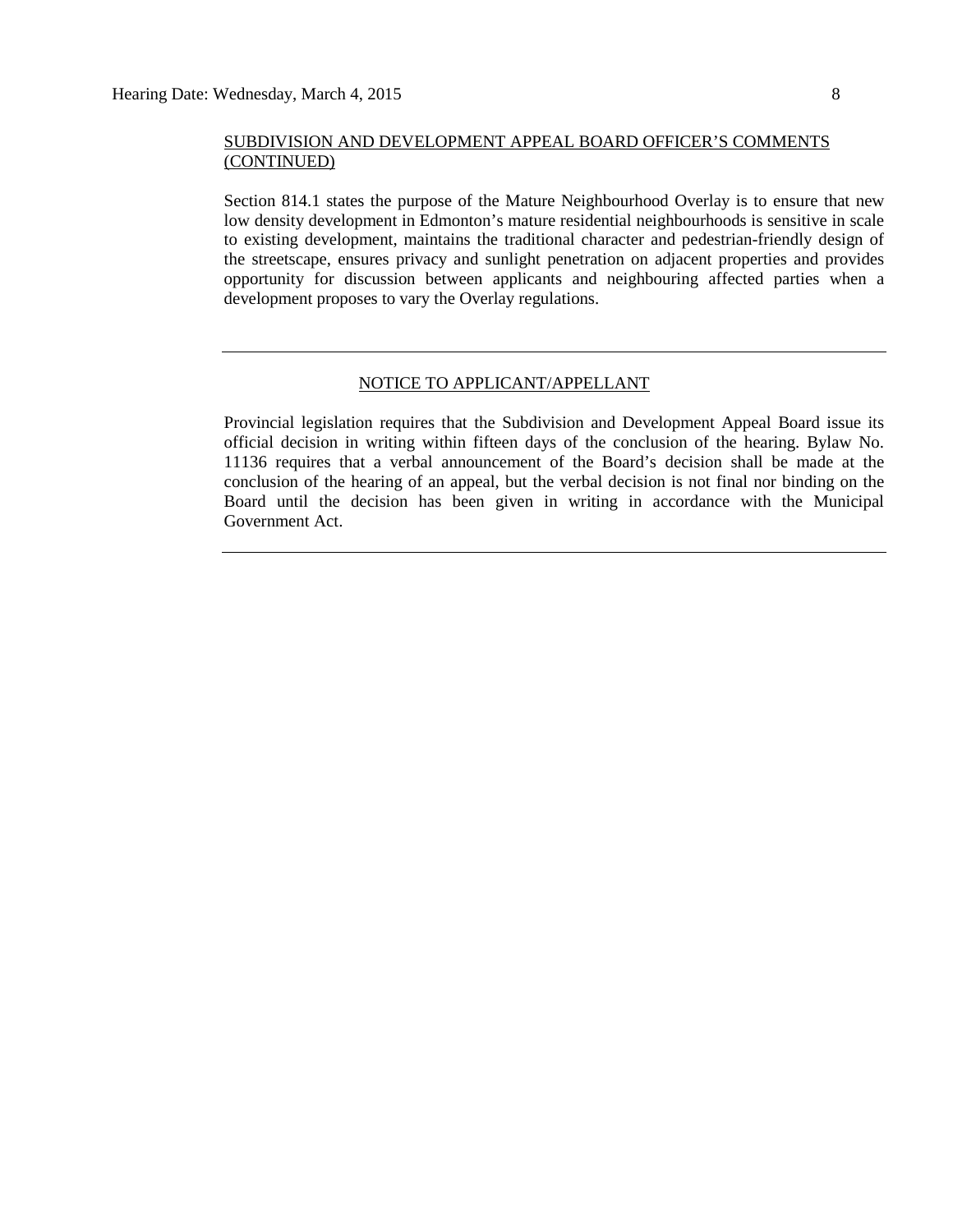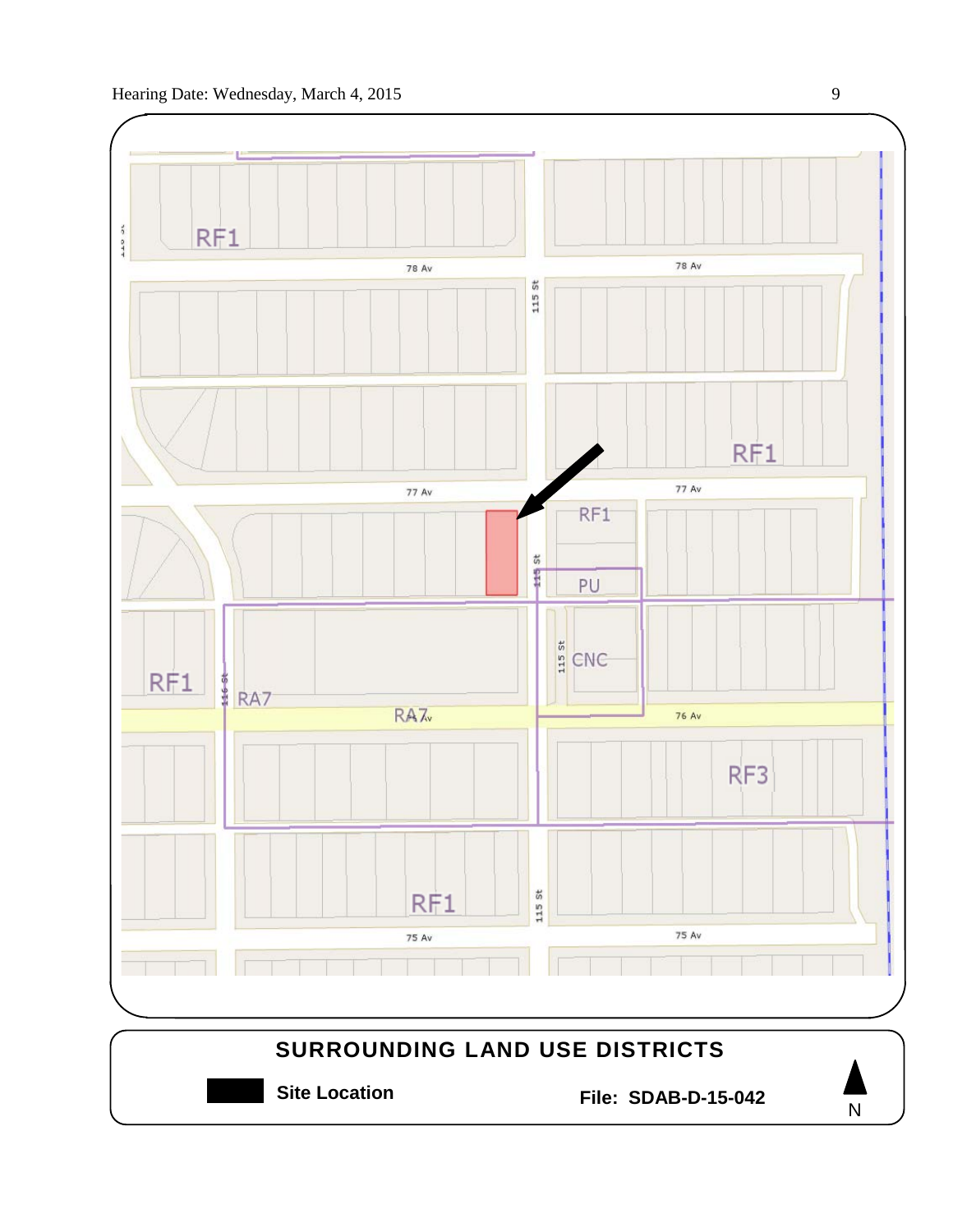### **ITEM II: 12:15 P.M. FILE: SDAB-D-15-043**

### AN APPEAL FROM THE DECISION OF THE DEVELOPMENT OFFICER BY AN ADJACENT PROPERTY OWNER

### APPELLANT:

APPLICATION NO.: 166990960-001

APPLICATION TO: Construct a Semi-detached House with front verandas and to demolish an existing Single Detached House and Accessory Structure (Detached Garage).

### DECISION OF THE DEVELOPMENT AUTHORITY: Approved with Conditions.

DECISION DATE: February 2, 2015

DATE OF APPEAL: February 9, 2015

NOTIFICATION PERIOD: February 5, 2015 to February, 18, 2015

RESPONDENT: MUNICIPAL DESCRIPTION OF SUBJECT PROPERTY: 11335 - 93 Street NW

STATUTORY PLAN: N/A

LEGAL DESCRIPTION: Plan RN43A Blk 43 Lot 11

ZONE: RF3 Small Scale Infill Development Zone

OVERLAY: Mature Neighbourhood Overlay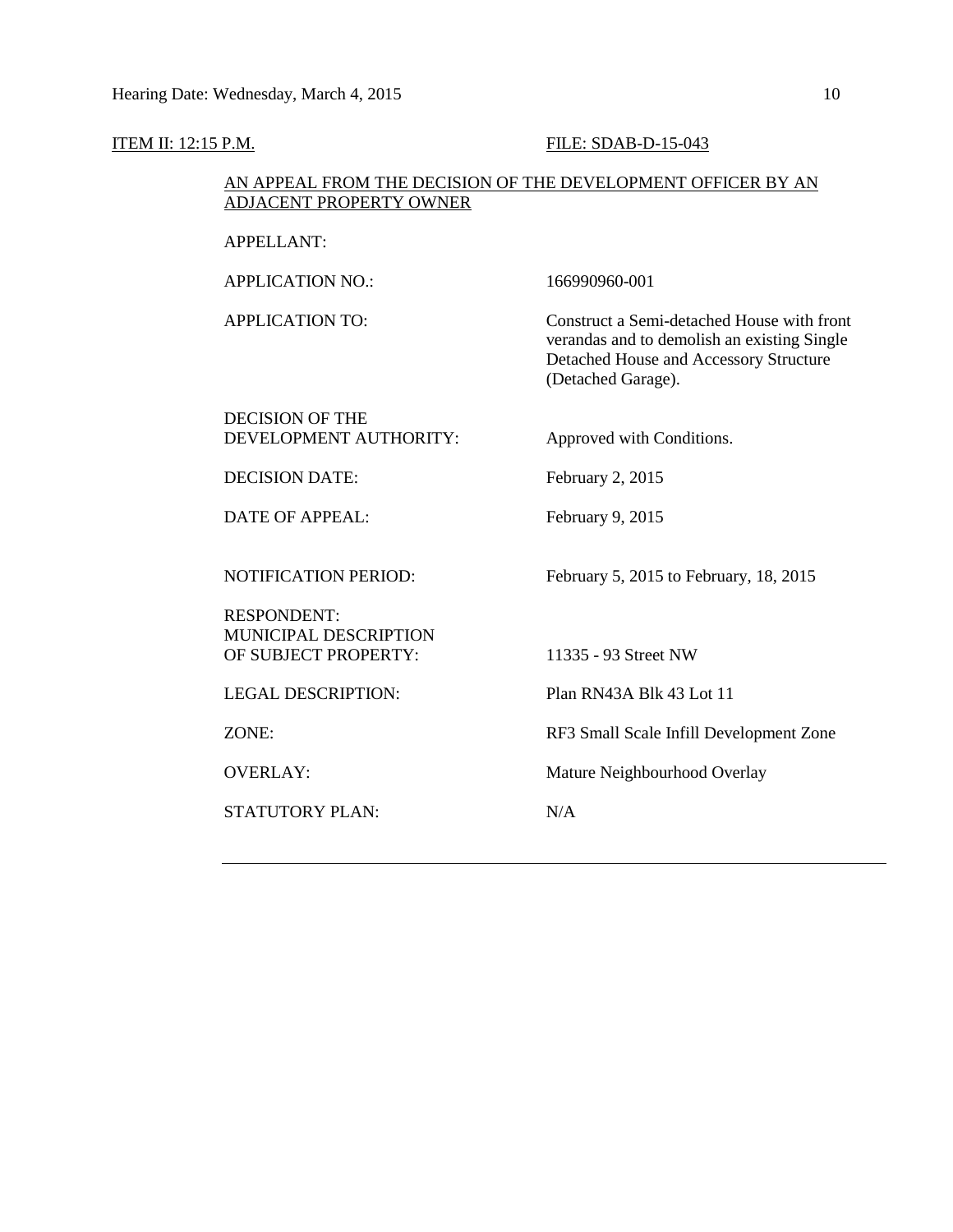### DEVELOPMENT OFFICER'S DECISION

APPROVED - The proposed development is approved subject to the following conditions:

This Development Permit authorizes the development of a Semi-Detached House with verandas and to Demolish an existing Single Detached House and Accessory Building (rear detached garage). The development shall be Accessory Building (rear detached garage). constructed in accordance with the stamped and approved drawings.

The height of the principal building shall not exceed 8.6 m nor 2 1/2 Storeys as per the Height definition of Section 6.1(49) of the Edmonton Zoning Bylaw 12800.

Any future deck development greater than 0.6m (2ft) in height will require development and building permit approvals.

Any future deck enclosure or cover requires a separate development and building permit approval.

Any future basement development may require Development and Building Permit approvals.

Platform Structures greater than 1.0 m above Grade shall provide privacy screening to prevent visual intrusion into adjacent properties.

The maximum number of Dwellings per lot and applicable density regulations shall be as follows: Where Semi-detached Housing and Duplex Housing are allowed in this Zone, a maximum of two Dwellings per lot or and where Single Detached Housing is developed in this Zone, a maximum of one Dwelling per Site, and, where the provisions of this Bylaw are met, up to one Secondary Suite, Garage Suite or Garden Suite shall be allowed. Reference Section 140.4  $(17)(b)$ 

Semi-detached Housing requires 2 on-site parking spaces per Dwelling and may be in tandem to the attached garage. (Reference Section: 54.2(3))

Except for the hardsurfacing of driveways and/or parking areas approved on the site plan for this application, the remainder of the site shall be landscaped in accordance with the regulations set out in Section 55 of the Zoning Bylaw.

Notwithstanding the Landscaping regulations of Section 55 of this Bylaw, where new development consists of replacement or infill within areas of existing housing, Landscaping shall be implemented as a component of such new development in order to replace vegetation removed during construction or to reinforce an established Landscaping context in the area. (Reference Section 140.4(16))

The Private Outdoor Amenity Area may be located within any Yard, other than a Front Yard, and shall be permanently retained as open space, unencumbered by an Accessory Building or future additions. (Reference Section 140.4(15))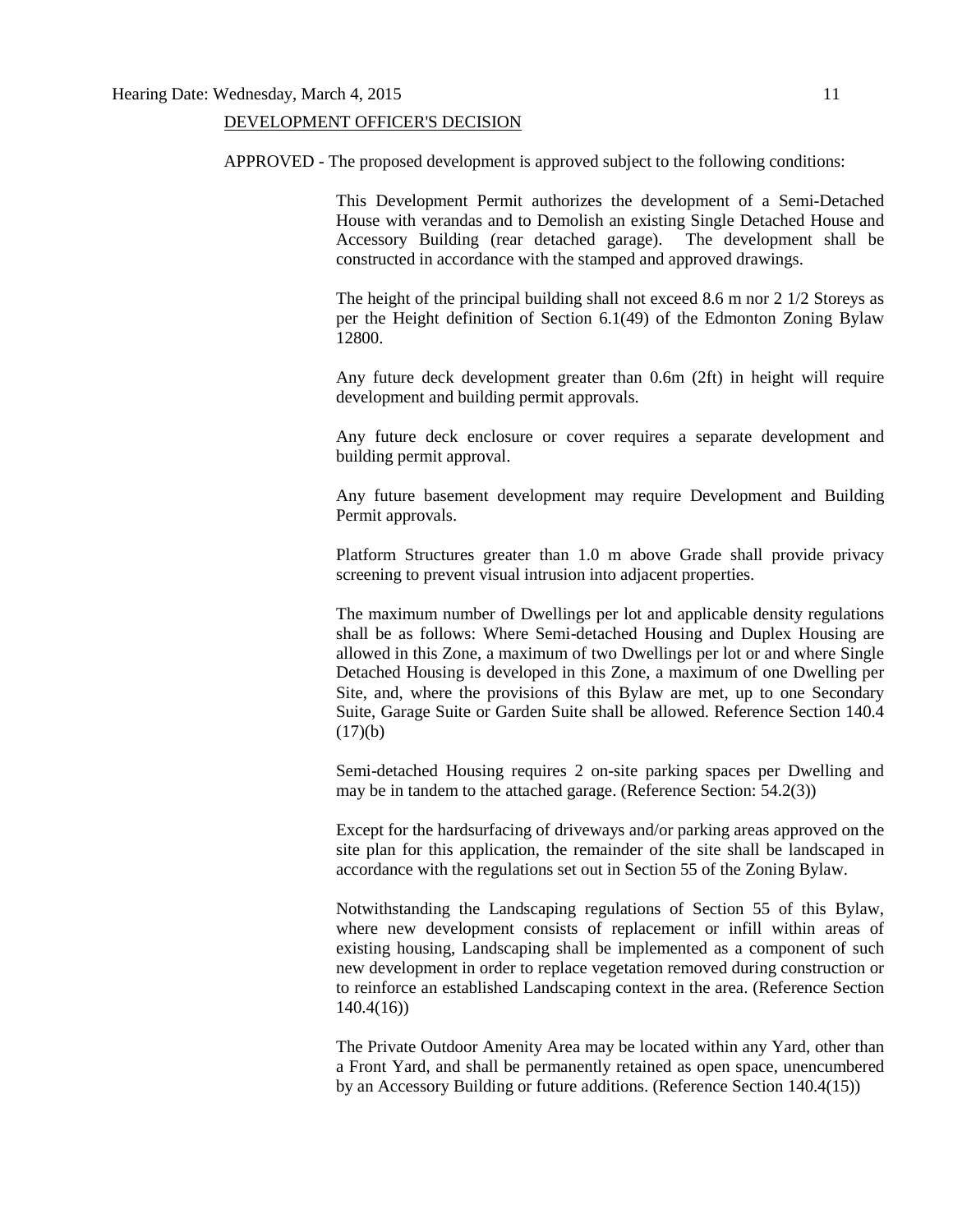### DEVELOPMENT OFFICER'S DECISION (CONTINUED)

Each Dwelling within Semi-detached Housing shall be individually defined through a combination of architectural features that may include variations in the rooflines, projection or recession of the facade, porches or entrance features, building materials, or other treatments. (Reference Section 140.4(18))

Note: Lot grades must match the Engineered approved lot grading plans for the area. Contact Drainage Services at 780-496-5500 for lot grading inspection inquiries.

An approved Development Permit means that the proposed development has

been reviewed only against the provisions of the Edmonton Zoning Bylaw. It does not remove obligations to conform with other legislation, bylaws or land title instruments such as the Municipal Government Act, the ERCB Directive 079, the Edmonton Safety Codes Permit Bylaw or any caveats, covenants or easements that might be attached to the Site.

Note: The development of a Secondary Suite(s) in a Semi Detached House is prohibited by the Edmonton Zoning Bylaw 12800. There may be an inspection in the future to ensure that no illegal suite has been developed.

Note: Unless otherwise stated, all above references to section numbers refer to the authority under the Edmonton Zoning Bylaw 12800.

### **Variances:**

Section 140.4(3)(a) The minimum Site area for a Semi-Detached House shall be 442.2 m2. Proposed area: 368.58 m2 Deficient by: 73.62 m2

Section 47(5) Neither the width nor the length of any Private Outdoor Amenity Area shall be less than 4.0 m Proposed width: 7.66 m Proposed length: 3.10 m Length deficient by: 0.90 m

Note: A variance was granted for this Development Permit pursuant to Sections 11.3 and 11.4. Subject to the right of appeal the permit is NOT VALID until the required Notification Period expires (date noted below) in accordance with Sections 21.1 and 17.1.

### APPELLANT'S SUBMISSION

The proposed property is deficient in the minimum site area and length of Private Outdoor Amenity Area for a Semi-detached House.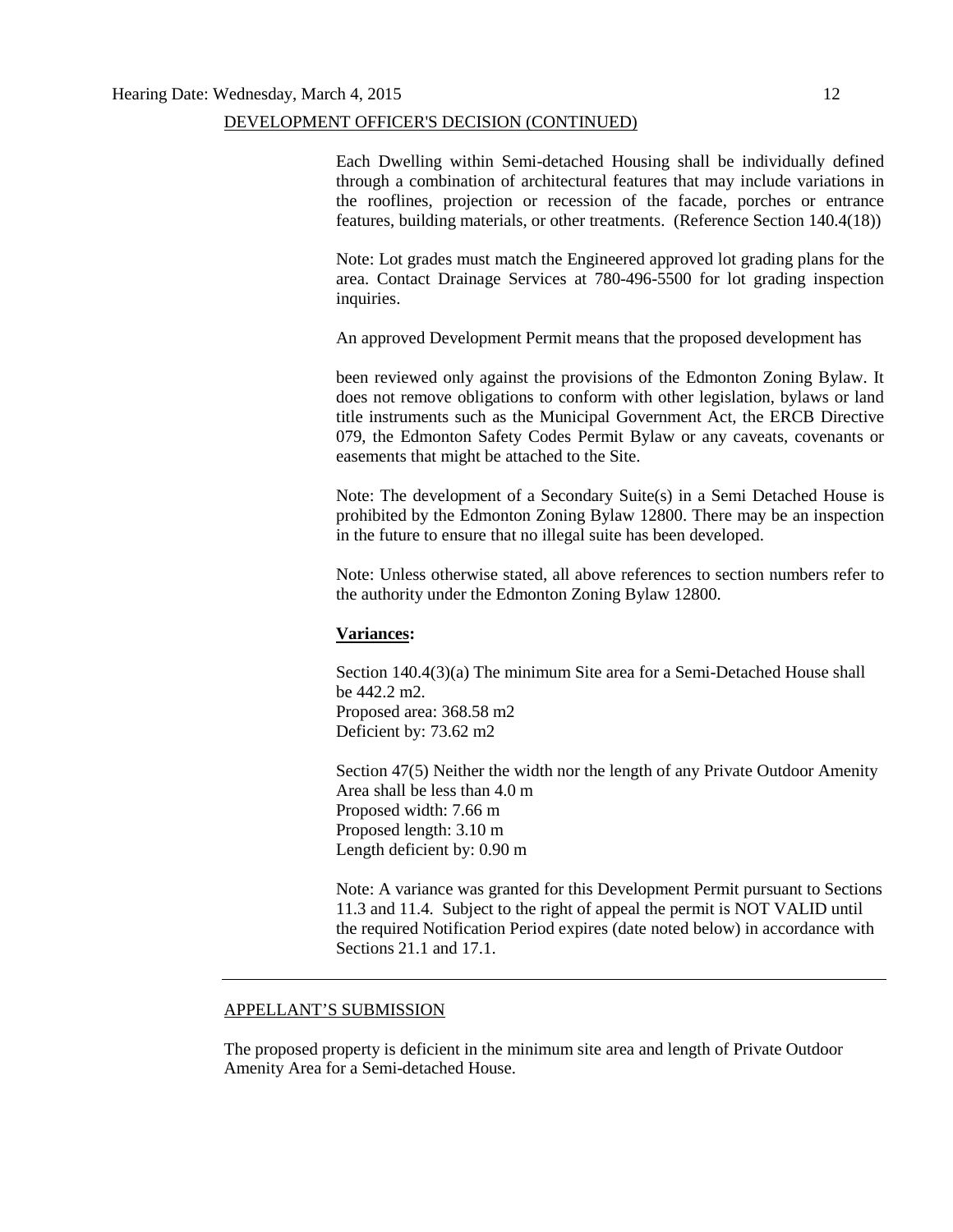This is an application to construct a Semi-detached House with front verandas and to demolish an existing Single Detached House and Accessory Structure (Detached Garage).

The site is located east of 93 Street and north of 113 Avenue and is zoned RF3 Small Scale Infill Development Zone, Section 140 of the Edmonton Zoning Bylaw 12800. The site is within the Mature Neighbourhood Overlay, Section 814 of the Edmonton Zoning Bylaw 12800.

**Semi-detached Housing** is a Permitted Use in the RF3 Small Scale Infill Development Zone, Section 140.2(8).

Under Section 7.2(8), **Semi-detached Housing** means development consisting of a building containing only two Dwellings joined in whole or in part at the side or rear with no Dwelling being placed over another in whole or in part. Each Dwelling has separate, individual, and direct access to Grade. This type of development is designed and constructed as two Dwellings at the time of initial construction of the building. This Use Class does not include Secondary Suites or Duplexes.

This application was approved by the Development Officer subject to conditions.

Pursuant to Section 11.3 and 11.4 and subject to the right of appeal to the Subdivision and Development Appeal Board, Section 21.1, the Development Officer granted the following variances:

Section 140.4(3)(a) states the minimum Site area for Semi-detached Housing shall be 442.2 square metres.

**The Development Officer determined the minimum Site area is 442.2 square metres. The existing site provides a Site area of 368.58 square metres, which is deficient by 73.62 square metres.**

Section 140.4(15) states Private Outdoor Amenity Area shall be provide on Site in accordance with Section 47 of the Edmonton Zoning Bylaw 12800.

Section 47(5) states neither the width nor the length of any Private Outdoor Amenity Area shall be less than 4.0 metres, except that if it provided above the first Storey the minimum dimensions shall be 3.0 metres.

**The Development Officer determined the Private Outdoor Amenity Area must have a width and length of no less than 4.0 metres. The proposed development provides a Private Outdoor Amenity Area with a width of 10.06 metres and a length of 3.10 metres, which is deficient in length by 0.90 metres.**

The decision of approval by the Development Officer has been appealed by an adjacent property owner located at 11332 - 93 Street.

The submitted Plot Plan created by Hagen Surveys (1982) Ltd., dated December 17, 2014 shows that the subject site has a Site Width of 10.06 metres and a Site depth of 36.64 metres.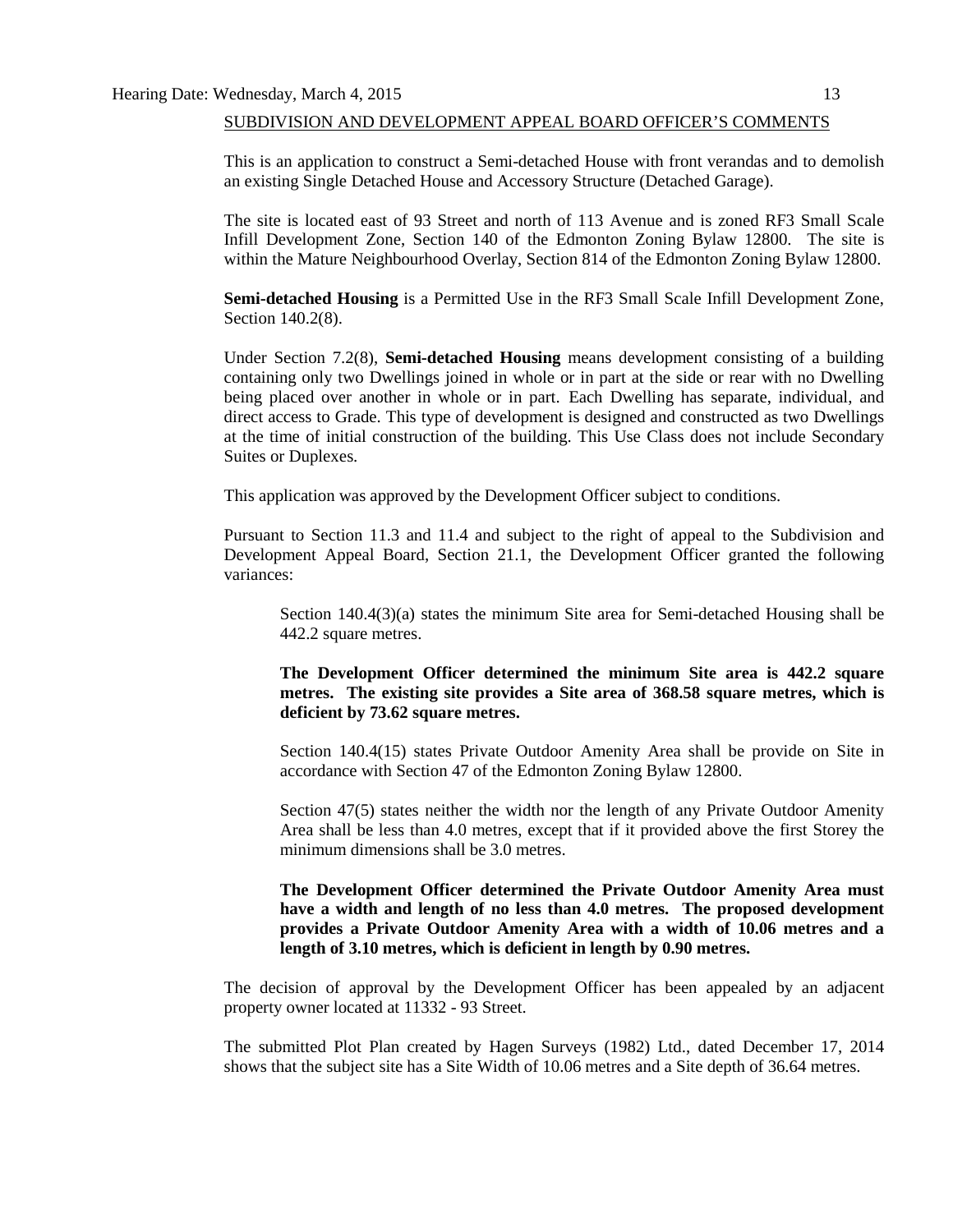The proposed Semi-detached House is 5.07 metres from the (west) Front Lot Line, 1.22 metres from the (south) Side Lot Line, 1.22 metres from the (north) Side Lot Lin and 14.69 metres from the (east) Rear Lot Line.

The Development Officer has provided the following information:

| Site Area:                          | 368.58 square metres |
|-------------------------------------|----------------------|
| 28 percent Allowable Site Coverage: | 103.20 square metres |
| Proposed Principal Building:        | 102.81 square metres |

Section 140.4(10)(d) states maximum Site Coverage shall be as follows:

|                                                                                      | Principal<br>Dwelling<br>building | Accessory<br>building | Principal<br>building<br>attached Garage | Site<br>Total<br>with   Coverage |  |
|--------------------------------------------------------------------------------------|-----------------------------------|-----------------------|------------------------------------------|----------------------------------|--|
| Semi-detached<br>Housing $-$ Site<br>than<br>less<br>area<br>600<br>square<br>metres | 28 percent                        | 14 percent            | 42 percent                               | 42 percent                       |  |

Under Section 6.1(78), **Private Outdoor Amenity Area** means required open space provided and designed for the active or passive recreation and enjoyment of the residents of a particular Dwelling and which is immediately adjacent to and directly accessible from the Dwelling it is to serve.

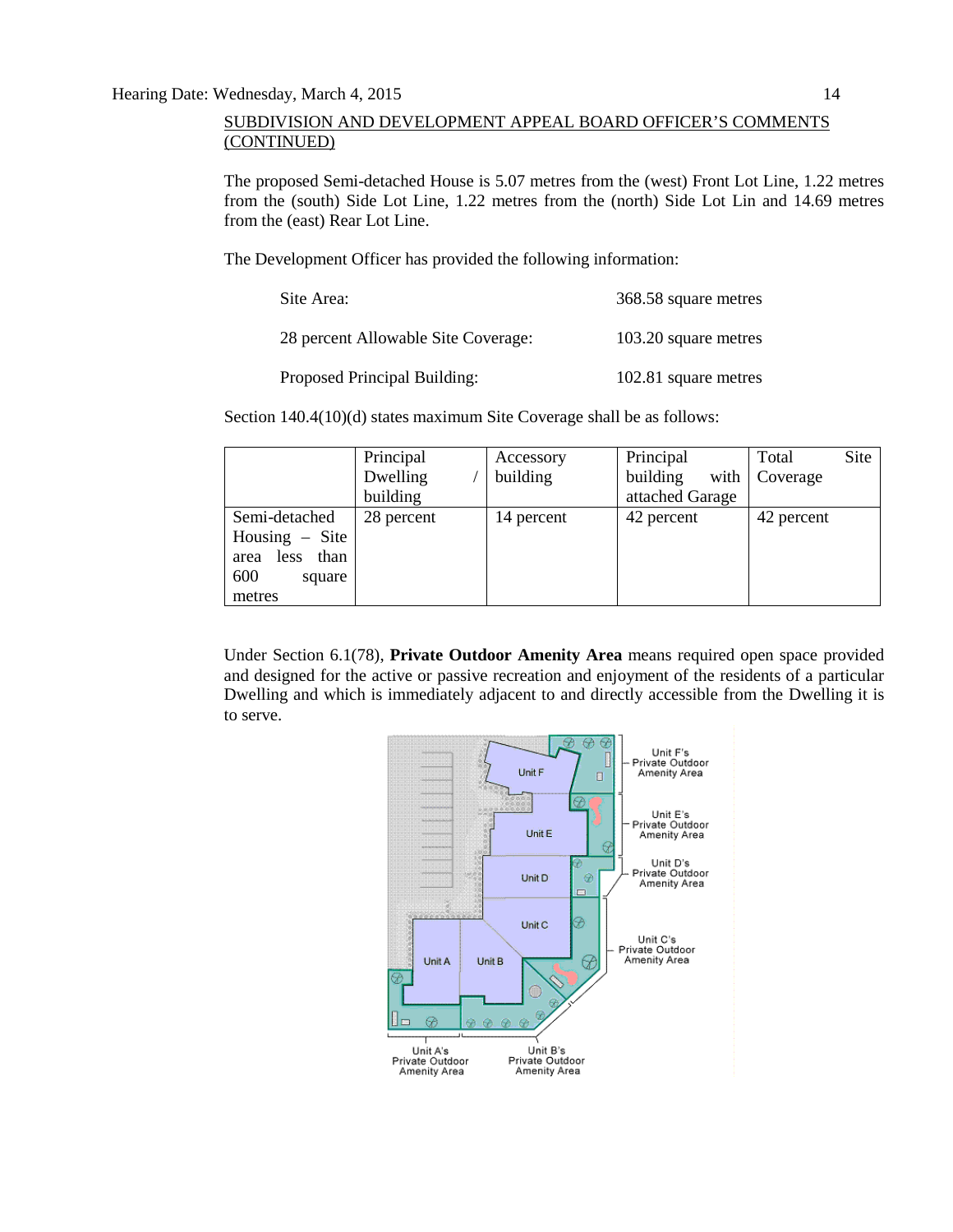Section 140.1 states the purpose of the RF3 Small Scale Infill Development Zone is to provide for Single Detached Housing and Semi-detached Housing while allowing small-scale conversion and infill redevelopment to buildings containing up to four Dwellings, and including Secondary Suites under certain conditions.

Section 814.1 states the purpose of the Mature Neighbourhood Overlay is to ensure that new low density development in Edmonton's mature residential neighbourhoods is sensitive in scale to existing development, maintains the traditional character and pedestrian-friendly design of the streetscape, ensures privacy and sunlight penetration on adjacent properties and provides opportunity for discussion between applicants and neighbouring affected parties when a development proposes to vary the Overlay regulations.

The following permit application is listed in the Sustainable Development POSSE system:

| Application<br><b>Number</b> | <b>Description</b>                 | <b>Decision</b>        |
|------------------------------|------------------------------------|------------------------|
| 1669990960-003               | To construct an Accessory          | In development review. |
|                              | <b>Structure (Detached Garage)</b> |                        |
|                              | 7.32 metres by 6.10 metres)        |                        |

### NOTICE TO APPLICANT/APPELLANT

Provincial legislation requires that the Subdivision and Development Appeal Board issue its official decision in writing within fifteen days of the conclusion of the hearing. Bylaw No. 11136 requires that a verbal announcement of the Board's decision shall be made at the conclusion of the hearing of an appeal, but the verbal decision is not final nor binding on the Board until the decision has been given in writing in accordance with the Municipal Government Act.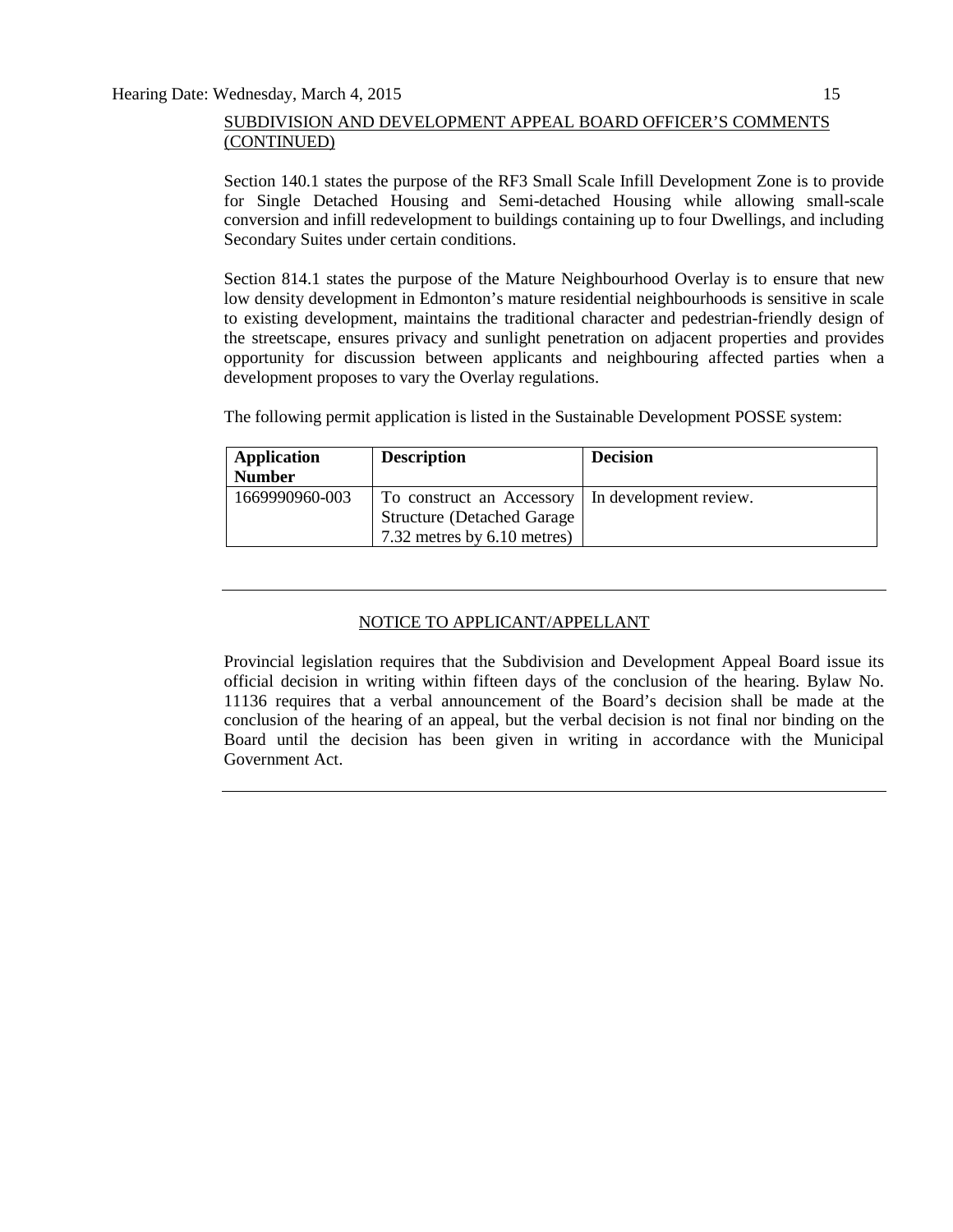## Hearing Date: Wednesday, March 4, 2015 16